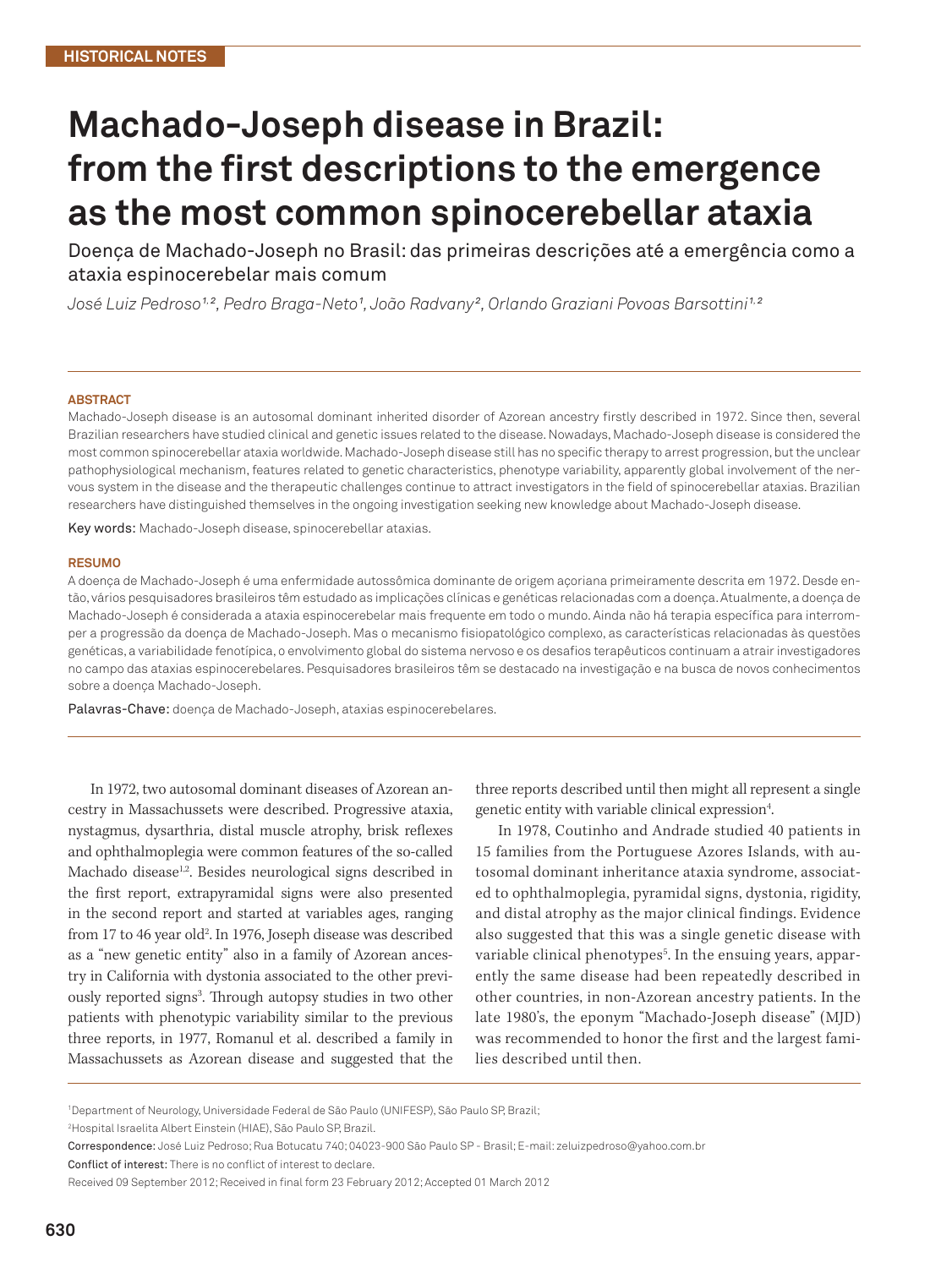The first description of MJD in Brazil was carried out by Radvany et al. through the evaluation of two families<sup>6</sup>. In subsequent years, new reports of the disease from Brazilian authors began to emerge. In 1991, Teive et al. reported the clinical and laboratorial findings of five affected members of a family with MJD. In this article, the authors already pointed out parkinsonian features and peripheral nerve involvement in the disease7 . In 1993, Radvany et al. reported the largest family tree described until now, from the state of Santa Catarina (therefore Catarina kindred), Brazil, and studied neuroimaging, psychiatric and neuropsychological findings. At that moment, the Catarina family tree contained 622 individuals, distributed in nine generations. Two hundred and thirty six persons were examined, and of these 37 were found by two examiners to have the disease<sup>8</sup>.

An attempt was made to define the chromosomal abnormality of this family at the University of Montreal, but the identification of the gene defect on the long arm of chromosome 14 came from Japan in 19939 . In 1994, Kawaguchi et al. showed that an expansion of a CAG repeat at the MJD1 or ATXN3 gene was present in all affected individuals from the study of multiple small affected families along the south-north commercial road from the port of Niigata which had been used by the Portuguese<sup>10</sup>. Genetic testing then confirmed the presence of this genetic abnormality in the previous families diagnosed as MJD with or without known Portuguese ancestry.

Aiming to verify the proportion of Brazilian families with different mutations causing spinocerebellar ataxia (SCA), in 1997, Lopes-Cendes et al. investigated the frequency of SCA1, SCA2, MJD and DRPLA mutations in 328 Brazilian patients with SCA, belonging to 90 unrelated families with various patterns of inheritance and originating in different geographic regions of Brazil. The MJD mutation was the most common, and it was detected in 30% of all patients<sup>11</sup>. In the following year, Iughetti et al. evaluated 38 affected and 155 clinically normal individuals, and found that 68% of the SCA

cases in this sample had an expanded trinucleotide repeat for MJD12. Nowadays, MJD is worldwide recognized as the most common autosomal dominant spinocerebellar ataxia.

Phenotypic variability had often been reported before genetic testing in several diseases and contributed to many family descriptions not classifiable today. However, the diagnosis of entire families known to be affected for many generations became suddenly available. The most notable case is the Drew family of Walworth, whose clinical profile comprised progressive ataxia, dysarthria, ophthalmoparesis, nystagmus, eyelid retraction, pyramidal signs and extrapyramidal manifestations. Members of Drew family lived in the 19<sup>th</sup> century and were extensively examined by renowned neurologists, such as Gowers, Collier, Turner, Ferguson and others. Finally, in 1995, Anita Harding found abnormal trinucleotide repeat expansion for MJD in members of the Drew family<sup>13</sup>.

Since the first descriptions, MJD phenotypic variability is a central clinical issue. According to the age of onset and clinical manifestations, a division in five subtypes of MJD has been suggested. A correlation between disease duration, clinical subtypes and CAG has been demonstrated<sup>14</sup>. Some clinical data have demonstrated high incidence of non-motor symptoms in MJD, which include cognitive impairment, psychiatry disturbances, olfactory dysfunction and sleep disorders, besides cramps, fatigue and myalgia15-18. Moreover, sporadic case reports have demonstrated unusual motor symptoms in MJD, such as stiff person syndrome, camptocormia, restless legs syndrome and akathisia<sup>19</sup>.

MJD still has no specific therapy to arrest progression, but the unclear pathophysiological mechanism, features related to genetic characteristics, phenotype variability, apparently global involvement of the nervous system in the disease and the therapeutic challenges continue to attract investigators in the field of spinocerebellar ataxias<sup>20</sup>. Brazilian researchers have distinguished themselves in the ongoing investigation seeking new knowledge about MJD.

## **References**

- 1. Nakano KK, Dawson DM, Spence A. Machado disease. A hereditary ataxia in Portuguese emigrants to Massachusetts. Neurology 1972;22:49-55.
- 2. Woods BT, Schaumburg HH. Nigro-spinal-dentatal degeneration with nuclear ophthalmoplegia. A unique and partially treatable clinicopathological entity. J Neurol Sci 1972;17:149-166.
- 3. Rosenberg RN. Nyhan WL, Bay C, Shore P. Autosomal dominant striatonigral degeneration: a clinical, pathologic and biochemical study of a new genetic disorder. Neurology 1976;26:703-714.
- 4. Romanul FCA, Fowler HL, Radvany J, Feldman RG, Feingold M. Azorean disease of the nervous system. N Engl J Med 1977;296:1505-1508.
- 5. Coutinho P, Andrade C. Autosomal dominant system degeneration in Portuguese families of the Azores Islands. A new genetic disorder involving cerebellar, pyramidal, extrapyramidal and spinal cord motor functions. Neurology 1978;28:703-709.
- 6. Radvany J, Avila JO, Gabbai AA, Bacheschi LA. Doença de Machado-

Joseph no Brasil. O relato das primeiras duas famílias (Abstract). Arq Neuropsiquiatr 1988;46:S152.

- 7. Teive HA, Arruda WO, Trevisol-Bittencourt PC. Machado-Joseph disease: description of 5 members of a family. Arq Neuropsiquiatr 1991;49: 172-179.
- 8. Radvany J, Camargo CH, Costa ZM, Fonseca NC, Nascimento ED. Machado-Joseph disease of Azorean ancestry in Brazil: the Catarina kindred. Neurological, neuroimaging, psychiatric and neuropsychological findings in the largest known family, the "Catarina" kindred. Arq Neuropsiquiatr 1993;51:21-30.
- 9. Takiyama Y, Nishizawa M, Tanaka H, et al. The gene for Machado-Joseph disease maps to human chromosome 14q. Nat Genet 1993;4:300-304.
- 10. Kawaguchi Y, Okamoto T, Taniwaki M, et al. CAG expansions in a novel gene for Machado-Joseph disease at chromosome 14q32.1. Nat Genet 1994;8:221-228.
- 11. Lopes-Cendes I, Teive HG, Calcagnotto ME, et al. Frequency of the